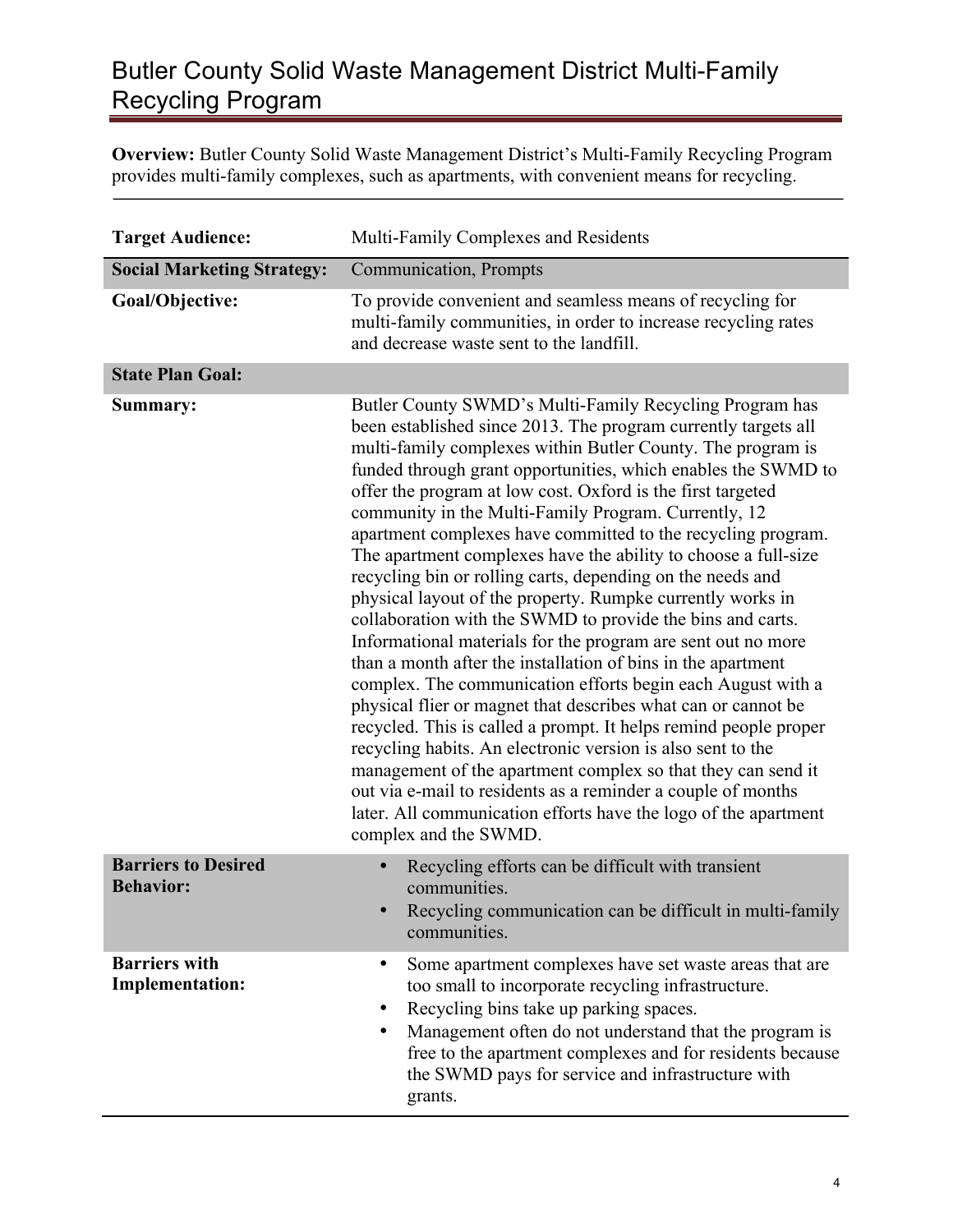## Butler County Solid Waste Management District Multi-Family Recycling Program

| <b>Timeline for Rollout:</b>                  |                                                                                                                                                                                                                                                                                                                                                                                                                                                                                                                                                                                                                                                                                                                                                                                                                                                                                                                                                                                                                                                                                                                                                                                                                                                                                                                                                                                                    |
|-----------------------------------------------|----------------------------------------------------------------------------------------------------------------------------------------------------------------------------------------------------------------------------------------------------------------------------------------------------------------------------------------------------------------------------------------------------------------------------------------------------------------------------------------------------------------------------------------------------------------------------------------------------------------------------------------------------------------------------------------------------------------------------------------------------------------------------------------------------------------------------------------------------------------------------------------------------------------------------------------------------------------------------------------------------------------------------------------------------------------------------------------------------------------------------------------------------------------------------------------------------------------------------------------------------------------------------------------------------------------------------------------------------------------------------------------------------|
| <b>Pilot:</b>                                 |                                                                                                                                                                                                                                                                                                                                                                                                                                                                                                                                                                                                                                                                                                                                                                                                                                                                                                                                                                                                                                                                                                                                                                                                                                                                                                                                                                                                    |
| <b>Considerations:</b>                        | Oxford, Ohio is home to Miami University, which makes<br>$\bullet$<br>it a unique community with students moving in and out<br>of apartments each school year.<br>Communication begins at the start of the Miami<br>$\bullet$<br>University school year, in August, so that communication<br>reaches new and returning students who are moving into<br>the complex.<br>Fliers are more commonly distributed because magnets<br>$\bullet$<br>have a higher cost.<br>Many apartment managers are interconnected, which<br>$\bullet$<br>provides an incentive for apartments to provide<br>comparable amenities like recycling to prospective<br>residents.<br>The SWMD received the funding from an Ohio EPA<br>$\bullet$<br>grant.<br>The SWMD evaluates the needs and space available at<br>$\bullet$<br>the different complexes to provide the most convenient<br>resources and infrastructure.<br>One apartment complex did not feel that recycling was<br>$\bullet$<br>needed in their facility. Instead, they had staff collect<br>recycling that was placed in smaller totes. The smaller<br>totes were emptied into a large rolling cart and taken to a<br>nearby community drop-off location.<br>Indoor recycling collection bins are given to management<br>$\bullet$<br>to place within their offices. This idea is being considered<br>for all units in the apartment complexes as well. |
| <b>Measurement Methods:</b>                   | The success of the multi-family recycling program is measured<br>by recycling rates before and after the installation of recycling<br>totes and dumpsters; in addition to the total number of multi-<br>family complexes that participate in the program as well.                                                                                                                                                                                                                                                                                                                                                                                                                                                                                                                                                                                                                                                                                                                                                                                                                                                                                                                                                                                                                                                                                                                                  |
| <b>Overall Results and</b><br><b>Metrics:</b> | There are 13 apartment complexes signed up to participate in the<br>Butler County Solid Waste Management District's Multi-Family<br>Recycling Program. Currently 12 apartment complexes in<br>Oxford, Ohio have signed up to participate in the program. An<br>apartment complex in Hamilton, Ohio has also signed up to<br>participate in the program.                                                                                                                                                                                                                                                                                                                                                                                                                                                                                                                                                                                                                                                                                                                                                                                                                                                                                                                                                                                                                                            |

Wrap Up: Due to the success of the program, Butler County SWMD plans to extend the Multi-Family Recycling Program to Trenton, Middletown, and Fairfield through 2016.